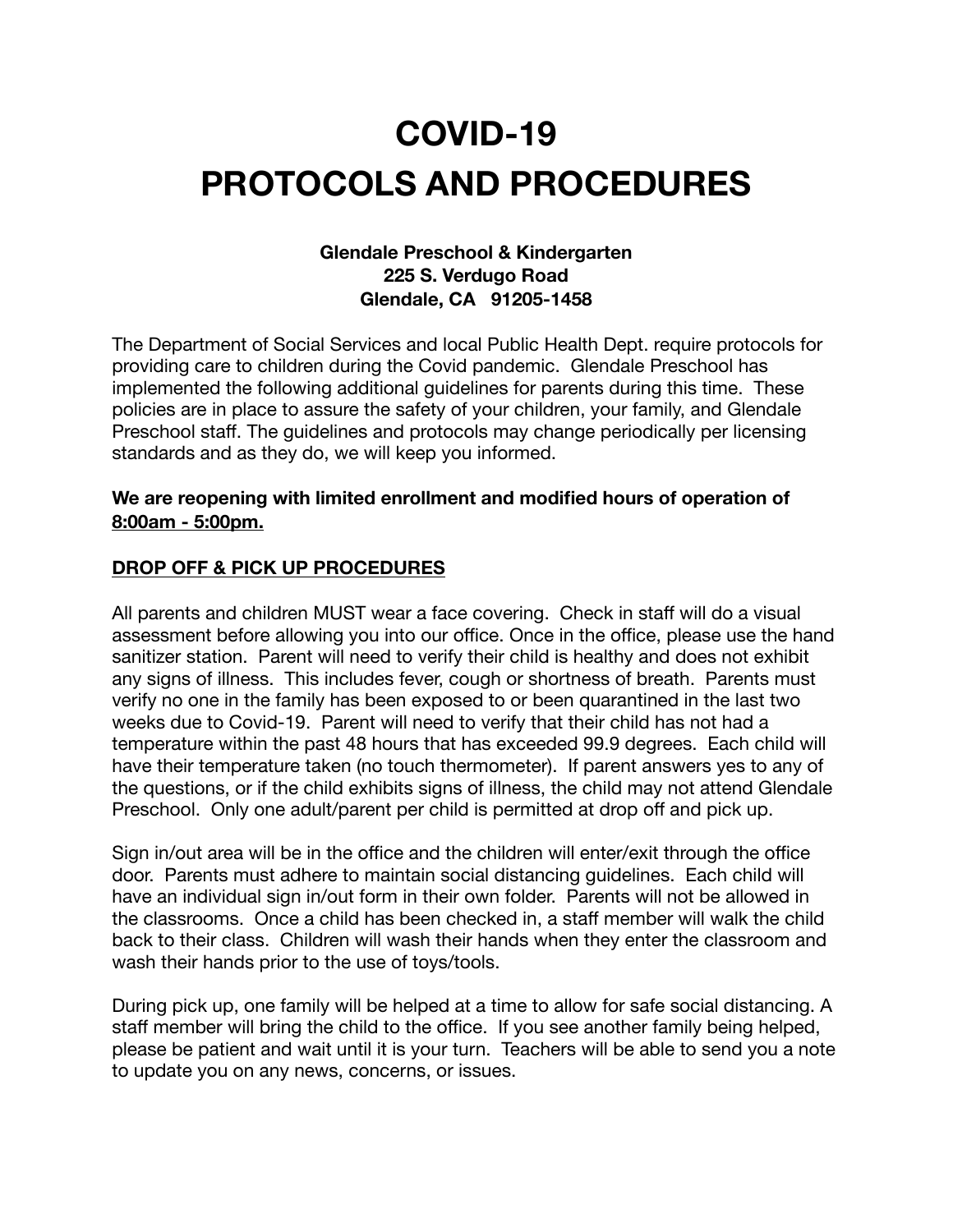## **EXTRA HYGIENE MEASURES AND PROCEDURES**

**Handwashing**: As soon as a child arrives to the classroom, they will wash their hands properly. Hands will also be washed throughout the day and more frequently with soap and water for at least 20 seconds. Hand sanitizer will be used in our classes as well. Sanitizing stations are located throughout our facility.

**Sanitizing and Disinfecting:** All hard surfaces will be wiped down throughout the day, before and after use, as well as at the end of the day. Once a toy has been used by a child, it will be placed in a bin to be disinfected. Individual pencil boxes will be provided for each child that will be filled with their own supplies, such as crayons, markers, glue sticks, play dough, to prevent cross contamination.

**Mask Wearing:** Each enrolled child, parent, and staff member will be required to wear a mask while at school.

**Social Distancing:** Staff members will be assigned to the same group of children (12 max in each group) on a daily basis and will have staggered shifts to allow for full day coverage and to minimize contact with others. The children and staff in each group will not mix with any other classroom during the day, including outside time. Children will be given social distancing guidelines (space to play, eat). While we will do our best to encourage social distancing, this is extremely difficult with preschool children. We will focus on spaced apart individual activities as well as effectively spaced apart group songs, games, exercises. The playground will be utilized as often as possible to assure that children have ample space to exercise and play.

#### **FOOD**

**Lunch:** At this time Glendale Preschool **will not** be providing lunch. Parents will pack a lunch for their child. **We ask that you do not bring in lunches that need to be heated.** Pack an ice pack to keep foods cool.

**Snack:** A morning and afternoon snack **will be** provided for your child at **9:30am** and **3:00pm** daily. Snack menus will be posted on the office bulletin board.

**Water Bottle:** Please provide a water bottle daily for your child as we aren't permitted to open our drinking fountains.

## **PLEASE LABEL EVERYTHING!**

#### **PERSONAL BELONGINGS**

During this phase of operation, toys or personal items from home will not be permitted.